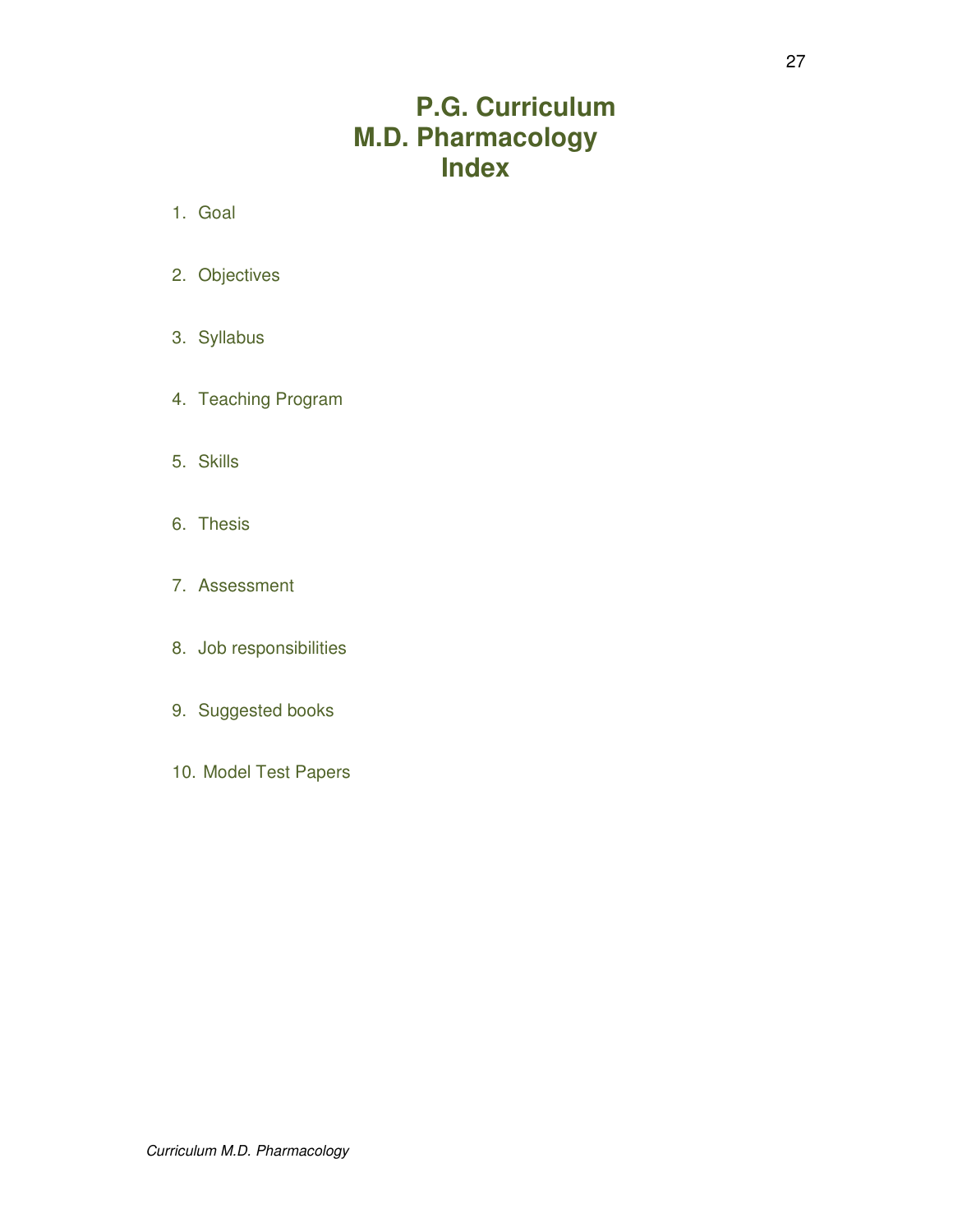# **Curriculum M.D. Pharmacology**

The composition of the department in terms of faculty strength; other staff, laboratory equipment and number of PG residents will be as per MCI regulations.

# **1. Goals**

The aims of MD course in Pharmacology are:

- \* To train a medical graduate to be a Pharmacologist who is well versed with the basic principles of Pharmacology and is up to date with the recent advances.
- Acquisition of skills related to teaching, research methodology and corporate world.
- $\div$  Knowledge of elementary statistics and its applications.
- Overall development of skills and personality of the PG resident.
- ❖ Broaden the scope of Pharmacology from bench to bed side.

# **2. Objectives**

At the end of the MD course in Pharmacology, the student should be able to:

- $\div$  Recognize the importance of Pharmacology as a key branch in health sciences
- Utilize the acquired knowledge in teaching, research and industry.
- $\cdot$  Plan and organize projects using managerial and leadership skills.
- $\div$  Understand and apply ethical principles involved in animal and human experiments.
- $\cdot$  Handle animals to conduct experiments e.g. screening of various drugs
- $\div$  Perform qualitative and quantitative identification and estimation of drugs in different samples of body fluids.
- Develop skills as a self-directed learner, recognize continuing educational needs; use appropriate learning resources and be able to critically analyze relevant published literature
- Design protocol for clinical trials
- $\cdot$  Incorporate knowledge of information technology in medical sciences
- $\div$  Function as a productive member of a team engaged in research, education and industry
- Play the assigned role in the implementation of national health programs effectively, including planning of drug procurement and distribution.

# **3. Syllabus**

## **3.1. Theory**

- Clinical and Basic Sciences as applied to Pharmacology
	- Central Nervous System
	- Autonomic Nervous System
	- Cardiovascular System
	- > Hematopoietic System
	- Kidney/Renal System
	- **Endocrinology**
- Respiratory System

Curriculum M.D. Pharmacology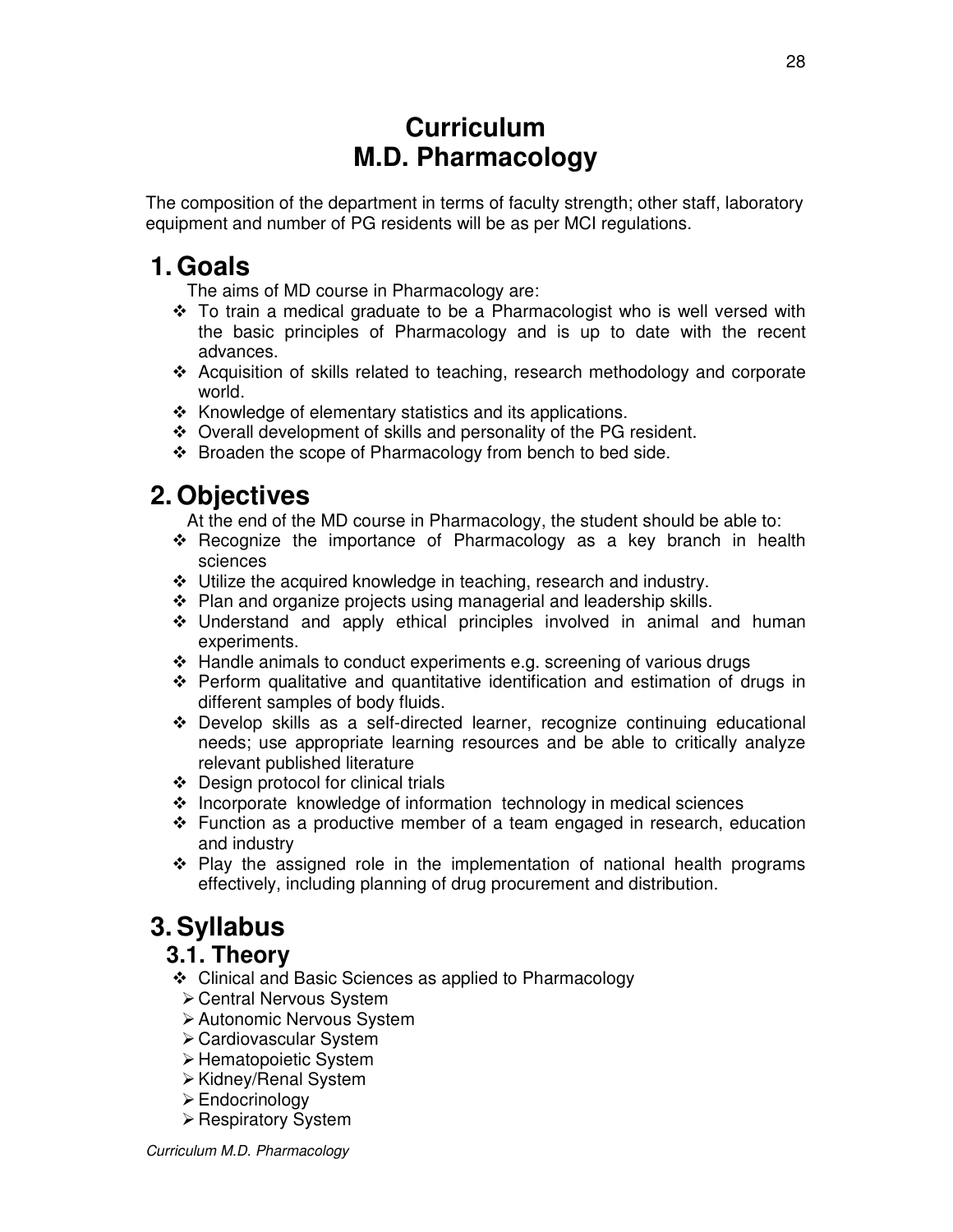- Gastrointestinal System
- Microbial resistance
- > Regulation of cell growth and differentiation
- General Pharmacology
- > Important landmarks in the growth and development of Pharmacology, important contributions of renowned Indian and foreign Pharmacologists
- > Principles and modes of drug administration, source, nature and preparations of drugs
- Qualitative and Quantitative Pharmacokinetics
- > Pharmacodynamics
- Drugs interactions, Adverse drug reactions
- > Methods of new drug development
- Factors modifying drug response
- Pharmacogenetics and pharmacogenomics
- > Structure-activity relationship of important group of drugs
- Preclinical evaluation of new drugs and toxicity studies
- ❖ Systemic Pharmacology
- Autonomic nervous system
- Central nervous system
- Cardiovascular system
- > Hematopoietic system
- Respiratory system
- Autacoids
- Gastrointestinal system
- > Renal pharmacology
- > Endocrine pharmacology
- Chemotherapy
- Miscellaneous: Vitamins, heavy metals, vaccines & sera, antiseptics etc.
- Clinical Pharmacology & Therapeutics
- > Rational basis of therapeutics (P-drug concept, Essential drugs)
- > Rational drugs
- Human and Population Pharmacokinetics
- Clinical drug evaluation
	- $\ast$  Clinical trial designing
	- Clinical trial ethics
	- Medico-legal aspects of clinical trials
- Pharmacovigilance
- Drugs and Cosmetics Act
- > Data archiving and management
- Drug audit (Pharmacoepidemiology, Pharmacoeconomics)
- Evidence Based Medicine
- > Statutory and legal requirements for conduct of clinical trials (including drug schedules)
- Quantitative and Experimental Pharmacology
- > Study design
- Biostatistics
- > Bioassay
- $\triangleright$  Drug-receptor interactions and response including pD<sub>x</sub> and pA<sub>x</sub> values.
- > Step up and step down methods for LD
- CPCSEA
- Alternatives to animal experiments (cell culture, cell lines)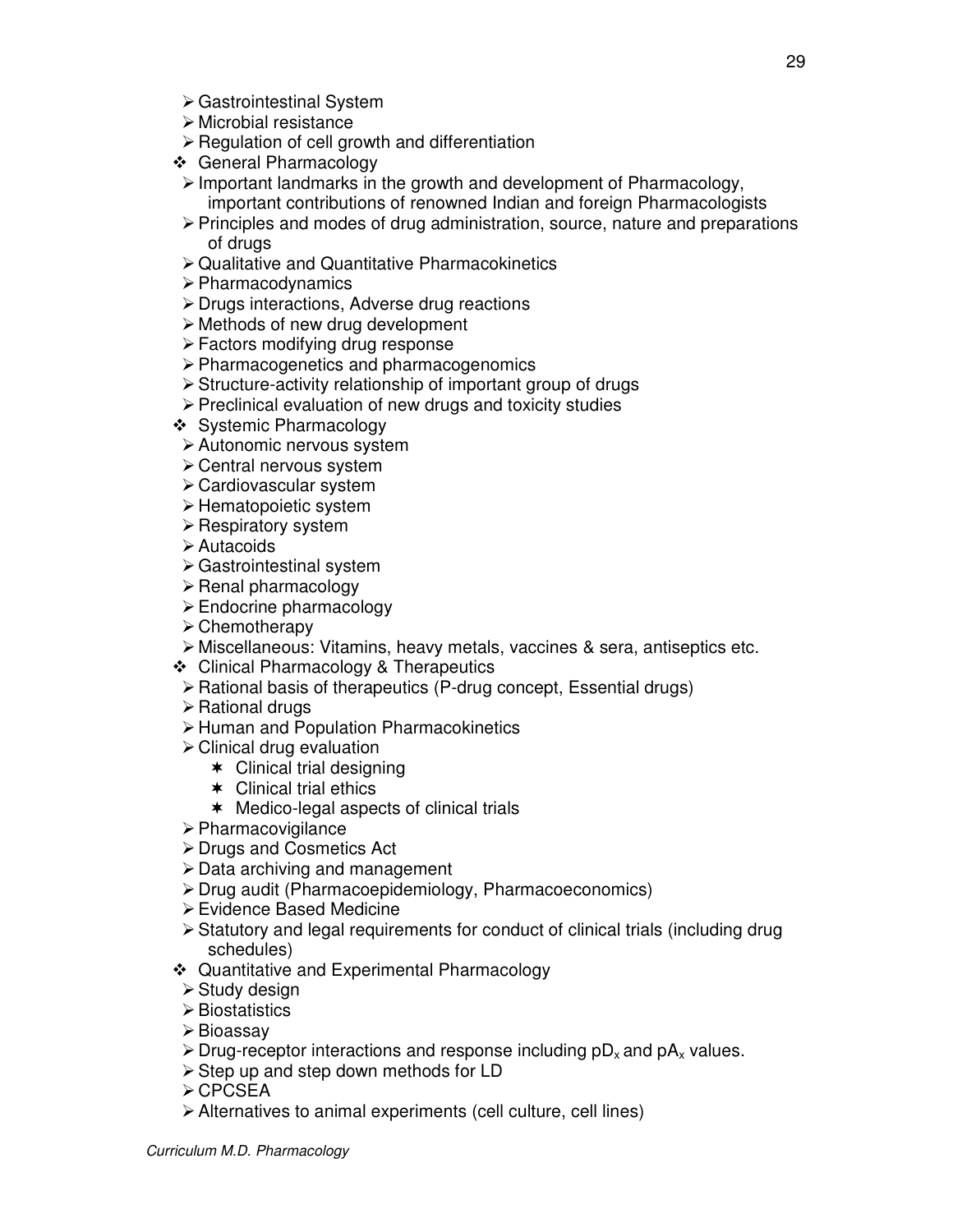- > Screening for Pharmacological activity with special reference to the following activities:
	- \* Analgesic-Antipyretic
	- Anticonvulsant
	- $\ast$  Sedative-hypnotics
	- Anti-psychotic
	- Anti-depressant
	- Anti-parkinsonian
	- Anti-diabetic
	- \* Autonomic
	- Anti-anginal
	- Anti-arrhythmic
	- \* Hypotensive
	- Diuretic
	- \* Hypoglycaemic
	- Anti-inflammatory
	- \* Anti-secretory
	- Anti-allergic
	- Local anesthetic
	- \* Smooth muscle
	- Anti-fertility
	- \* Anti-cancer

## **3.2. Practical**

- Experimental Pharmacology:
	- > Handling of animals, collection of blood and urine samples.
	- > Assembly of organ bath and setting of thermostat.
- Isolated tissue preparations:
	- To prepare log dose response curve of a suitable drug on:
		- o Guinea pig ileum.
		- o Guinea pig tracheal chain
		- o Guinea pig vas deferens
		- o Frog rectus abdominis
		- o Rabbit atrium
		- o Rat colon
		- o Rat uterus
		- o Rat gastric fundus
		- o Rat anococcygeus muscle
	- \* To perform four-point bioassay of a suitable drug on:
		- o Guinea pig ileum
		- o Guinea pig vas deferens
		- o Rat colon
		- o Rat uterus
		- o Rat gastric fundus
		- o Frog rectus abdominis
- > To prepare cumulative log dose response curve of a suitable drug on rabbit aorta.
- > To study the stimulatory and depressant effects of drugs on rabbit gut.
- > To study the effect of coronary vasodilator drug on perfused rabbit heart (Langendroff's technique).
- $\triangleright$  Determination of ED<sub>50</sub> of histamine on guinea pig ileum.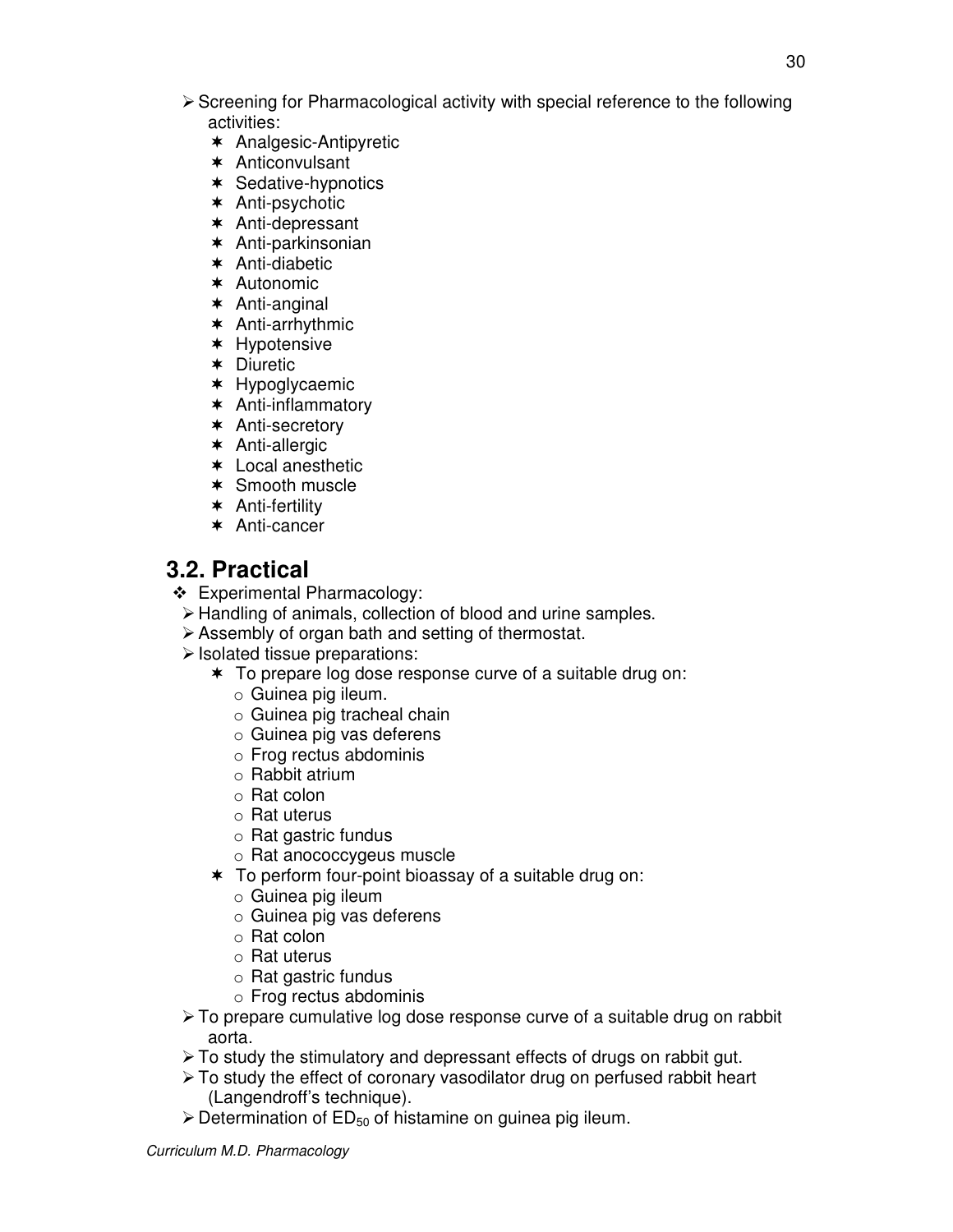- > Determination of ED<sub>50</sub> of acetylcholine on frog rectus abdominis muscle.
- > Determination of pD2 values of histamine on guinea pig ileum.
- > Determination of pD2 value of acetylcholine on frog rectus abdominis muscle.
- > Determination of pA2 value of acetylcholine on guinea pig ileum.
- > To study the effect of unknown drugs using rabbit eye.
- > To study the stimulatory and depressant effects of drugs on Blood Pressure of rat.

- Screening Tests on animals to study the following activities:

- Motor in-coordination
- \* Anxiolytic effect
- \* Despair behavior
- \* Anticonvulsant effect
- \* Diuretic activity
- \* Spontaneous motor activity
- Analgesic effect
- Conditioned Avoidance Response
- Antipsychotic effect
- Anti-inflammatory effect
- Clinical/human experiments:

To study the effect of following activities in healthy human volunteers:

- > To demonstrate the use of any model as an experimental tool on human subjects without administration of any drug/beverage for evaluation of analgesic activity, psychomotor function, cardiac parameters (HR, BP)
	- \* Physical stress
	- Mental stress
- > To determine lung volumes
- > To perform:
	- $\star$  EEG
	- \* Nystagmography
	- \* Spirometry
	- \* ECG
	- Treadmill test/Bicycle ergometry/Master Step test
	- \* Psychomotor tests

Chemical analysis:

To do chemical estimation of various drugs including sulphonamides and salicylates, chemical identification of alkaloids, glycosides and basic chemical parameters like blood sugar levels, blood urea levels, lipid profile etc.

Computer Aided Learning (CAL) Program:

Proficiency in using CAL programs for demonstration of effects of drugs on animals.

❖ Statistics

Use of calculators and electronic spread sheets for understanding of:

- > Elements of data collection and presentation of data
- Measures of central tendency and dispersion
- > Non parametric tests
- > Parametric tests (including ANOVA)
- Correlation and regression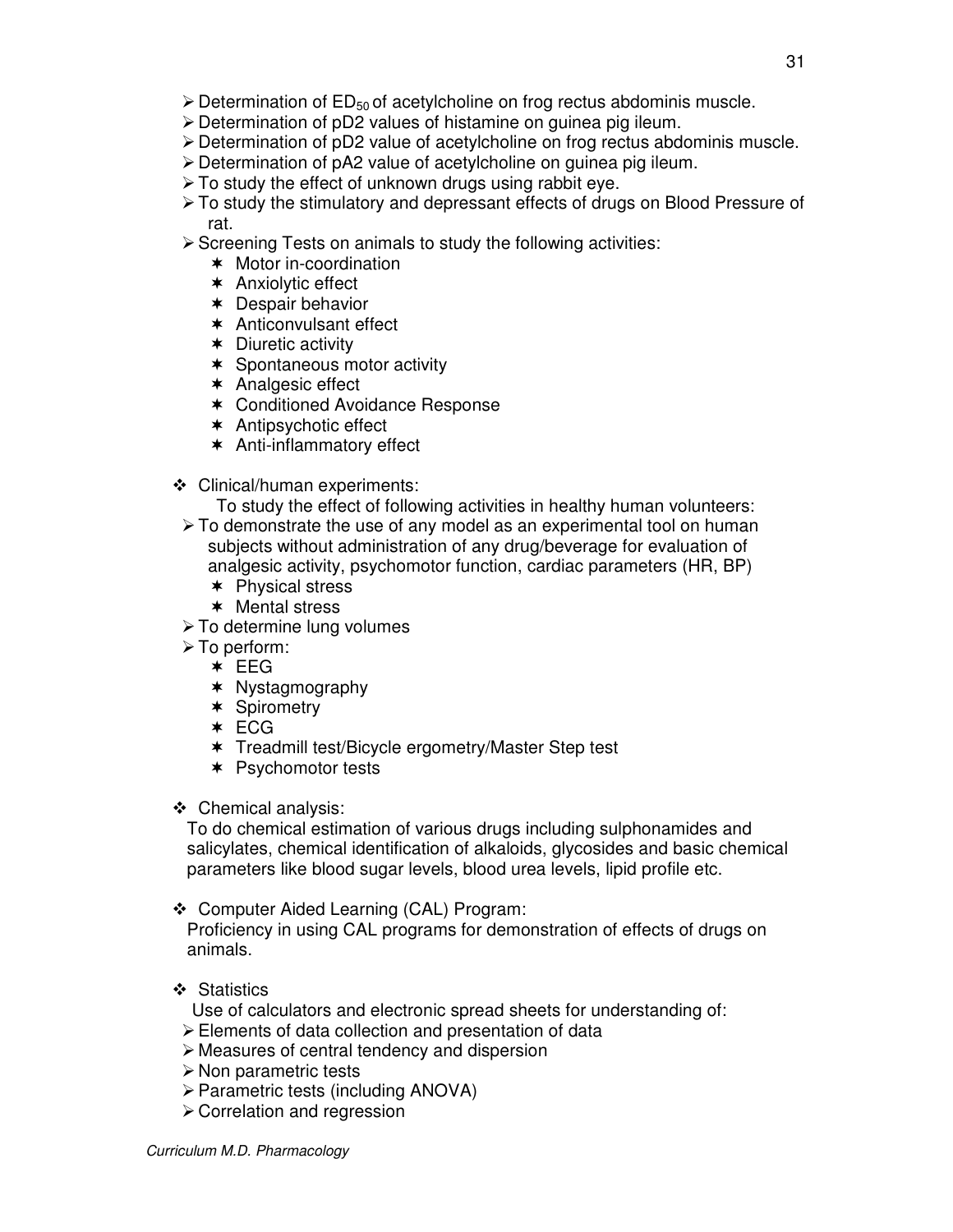# **4. Teaching Program**

Acquisition of practical competencies being the keystone of postgraduate medical education, postgraduate training is skill oriented.

Learning in postgraduate program is essentially self directed and primarily emanating from clinical and academic work. The formal sessions are merely meant to supplement this core effort.

## **4.1. Teaching sessions**

The postgraduate students should attend all undergraduate classes taken by their teachers and colleagues and should also be involved in supervised undergraduate teaching. In addition, there should be daily sessions of formal teaching. Each MD student has to present seminars, Journal clubs, Drug Reviews and perform practicals. He/she should be allotted time for thesis related work.

## **4.2. Teaching Schedule**

Following is the suggested departmental teaching schedule:

| ltem |                                               | <b>Frequency</b> |  |
|------|-----------------------------------------------|------------------|--|
|      | 1. Thesis work                                | Once a week      |  |
|      | 2. Journal club/Drug review                   | Once a week      |  |
|      | 3. Practical<br>(Experimental/Chemical/Human) | Once a week      |  |
|      | 4. Seminar                                    | Once a week      |  |
|      | 5. Statistical exercise                       | Once a fortnight |  |
|      | 6. Pharmacokinetic exercise                   | Once a fortnight |  |
|      | 7. Theory test                                | Once a month     |  |
|      | 8. Grand viva                                 | Once a year      |  |

Note:

- ❖ All PGs are supposed to attend the sessions.
- $\div$  All the teaching sessions shall be assessed by the faculty members at the end of each session and marks should be given out of 10 (for participant) & 100 (for presenter) and kept in the office for the purpose of calculation of internal assessment
- Attendance of the residents at various sessions (including central sessions) should be at least 75%

# **5. Skills:**

The candidates should be conversant with the following techniques:

- ❖ Weighing technique (chemicals & animals)
- ❖ Handling of equipment
- Handling of small animals including various anaesthetic techniques.
- Recording of blood pressure (In vivo and Computer Assisted Learning program)
- Administration of drugs/chemicals to animals (parenteral and enteral routes)
- $\div$  Screening of drugs using appropriate models
- $\cdot$  Isolated tissue preparations for log dose response curve and bioassay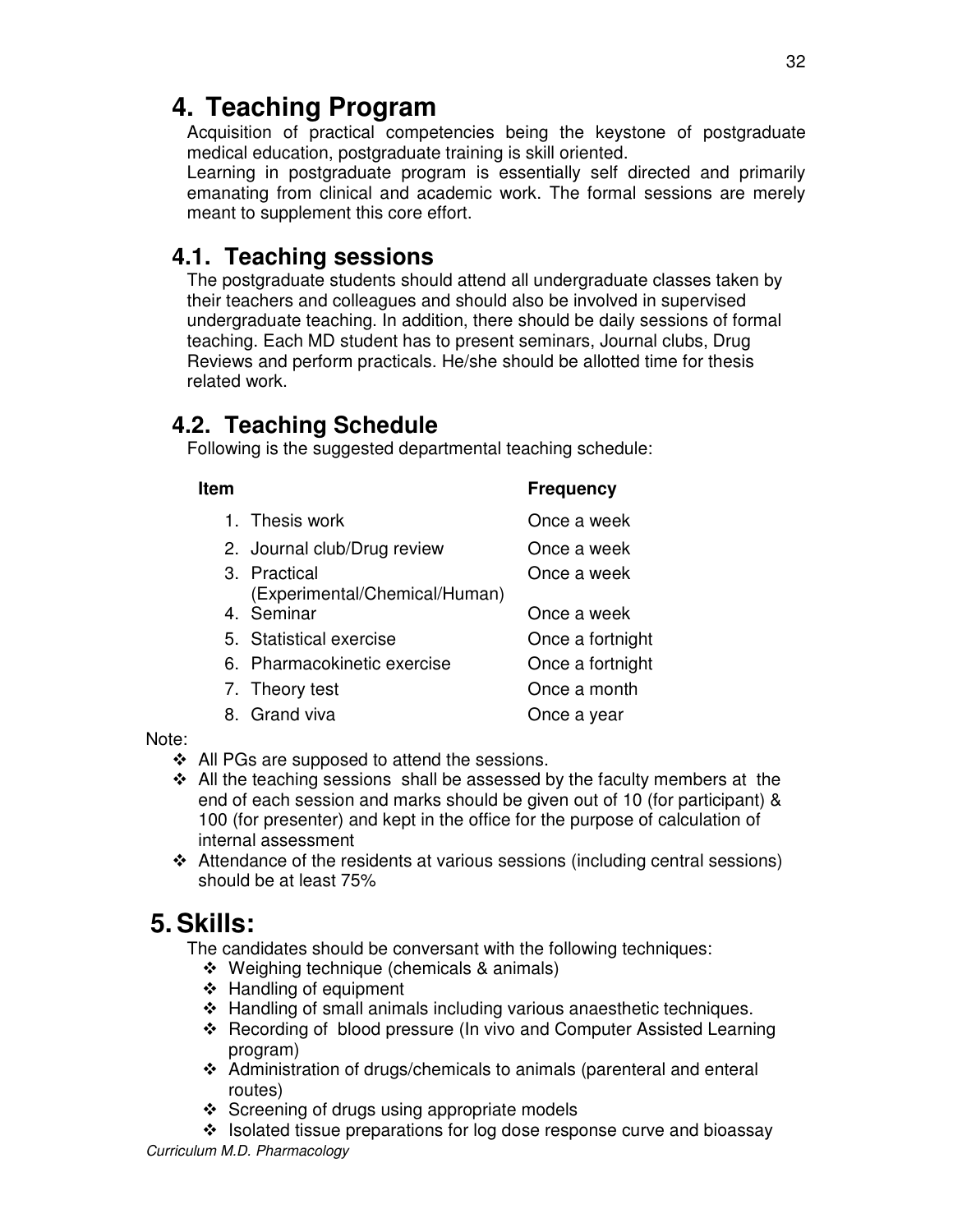- Use of Cartesian and log graph paper
- Use of various methods to evaluate drug effects in humans
- $\div$  Elementary principles of common chemical techniques such as colorimeter, spectrophotometer, flame photometer etc.
- $\div$  Use of appropriate statistical techniques to analyze the results

# **6. Thesis**

- $\div$  Every candidate shall carry out work on an assigned research project under the guidance of a recognized Postgraduate Teacher; the project shall be written and submitted in the form of a Thesis.
- Every candidate shall submit thesis plan to the University within the timeframe specified by the university.
- $\cdot$  Thesis shall also be submitted to the University within the time frame stipulated by the University.
- $\div$  The student will: (i) identify a relevant research question; (ii) conduct a critical review of literature; (iii) formulate a hypothesis; (iv) determine the most suitable study design; (v) state the objectives of the study; (vi) prepare a study protocol; (vii) undertake a study according to the protocol; (viii) analyze and interpret research data, and draw conclusions; (ix) write a research paper

# **7. Assessment**

All the PG residents should be assessed daily also periodically for their academic activities by all teachers.

## **7.1. General Principles**

- The assessment should be valid, objective, and reliable
- $\cdot$  It should cover cognitive, psychomotor and affective domains
- Formative, continuing and summative (final) assessment should also be conducted in theory as well as practicals. In addition, thesis should also be assessed separately

## **7.2. Formative Assessment**

The formative assessment should be continuous as well as end-of-term. The former is to be based on the feedback from the departmental faculty. End-ofterm assessment should be held at the end of each semester (upto the  $5<sup>th</sup>$ semester). Formative assessment will not count towards pass/fail at the end of the program, but will provide feedback to the candidate.

## **7.3. Internal Assessment**

The performance of the Postgraduate student during the training period should be monitored throughout the course and duly recorded in the log books as evidence of the ability and daily work of the student. Marks should be allotted out of 100 as followed.

| Sr. No. | <b>Items</b>                      | <b>Marks</b> |
|---------|-----------------------------------|--------------|
|         | <b>Personal Attributes</b>        | 20           |
| 2.      | <b>Practical Work</b>             | 20           |
| З.      | Academic activities               | 20           |
| 4.      | End of term theory examination    | 20           |
| 5.      | End of term practical examination | 20           |
|         |                                   |              |

#### **1. Personal attributes**

Curriculum M.D. Pharmacology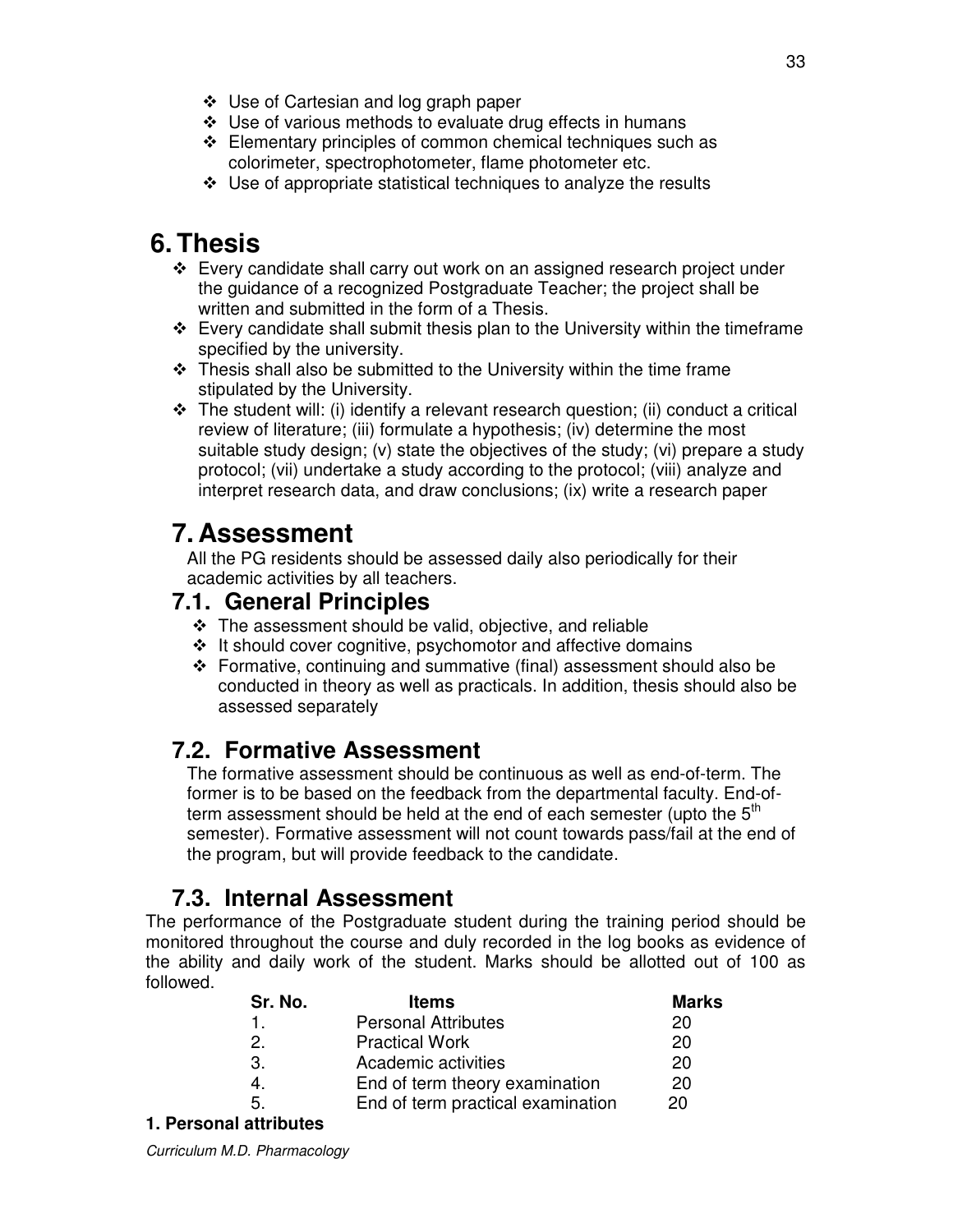- **Behavior and Emotional Stability:** Dependable, disciplined, dedicated, stable in emergency situation shows positive approach.
- **Motivation and Initiative:** Takes on responsibility, innovative enterprising, does not shirk duties or leave any work pending.
- **Honesty and Integrity:** Truthful, admits mistakes, does not cook up information, has ethical conduct, exhibits good moral values, loyal to the institution.
- **Interpersonal Skills and Leadership Quality:** Gets on well with colleagues and paramedical staff, is respectful to seniors, has good communication skills.

#### **2. Practical Work:**

- **Availability:** Punctual, available continuously on duty, responds promptly on assignments and take proper permission for leave.
- **Diligence:** Dedicated, hardworking, does not shirk duties, leaves no work pending, does not sit idle, competent in practical work.
- **Academic ability:** Intelligent, shows sound knowledge and skills, participates adequately in academic activities, and performs well in oral presentation and departmental tests.
- **Performance:** Proficient in presentations and discussion during academic sessions in the department.
- **3. Academic Activity:** Performance during presentation at Journal club/Seminar/Case discussion/Stat meeting and other academic sessions. Proficiency in skills as mentioned in job responsibilities.
- **4. End of term theory examination:** Written test conducted at end of 1<sup>st</sup>, 2<sup>nd</sup> year and 9 months
- **5. End of term practical/oral examination:** Practical exam and viva examination at end of 2 years and 9 months

 Marks for **personal attributes** and **work done** should be given annually by all the consultants under whom the resident was posted during the year. Average of the three years should be put as the final marks out of 20.

Marks for **academic activity** should be given by the all consultants who have attended the session presented by the consultant.

 The Internal assessment should be presented to the Board of examiners for due consideration at the time of Final Examination

## **7.4. Summative Assessment**

- $\div$  Ratio of marks in theory and practicals will be equal
- $\div$  The pass percentage will be 50%
- $\div$  Candidate will have to pass theory and practical examination separately.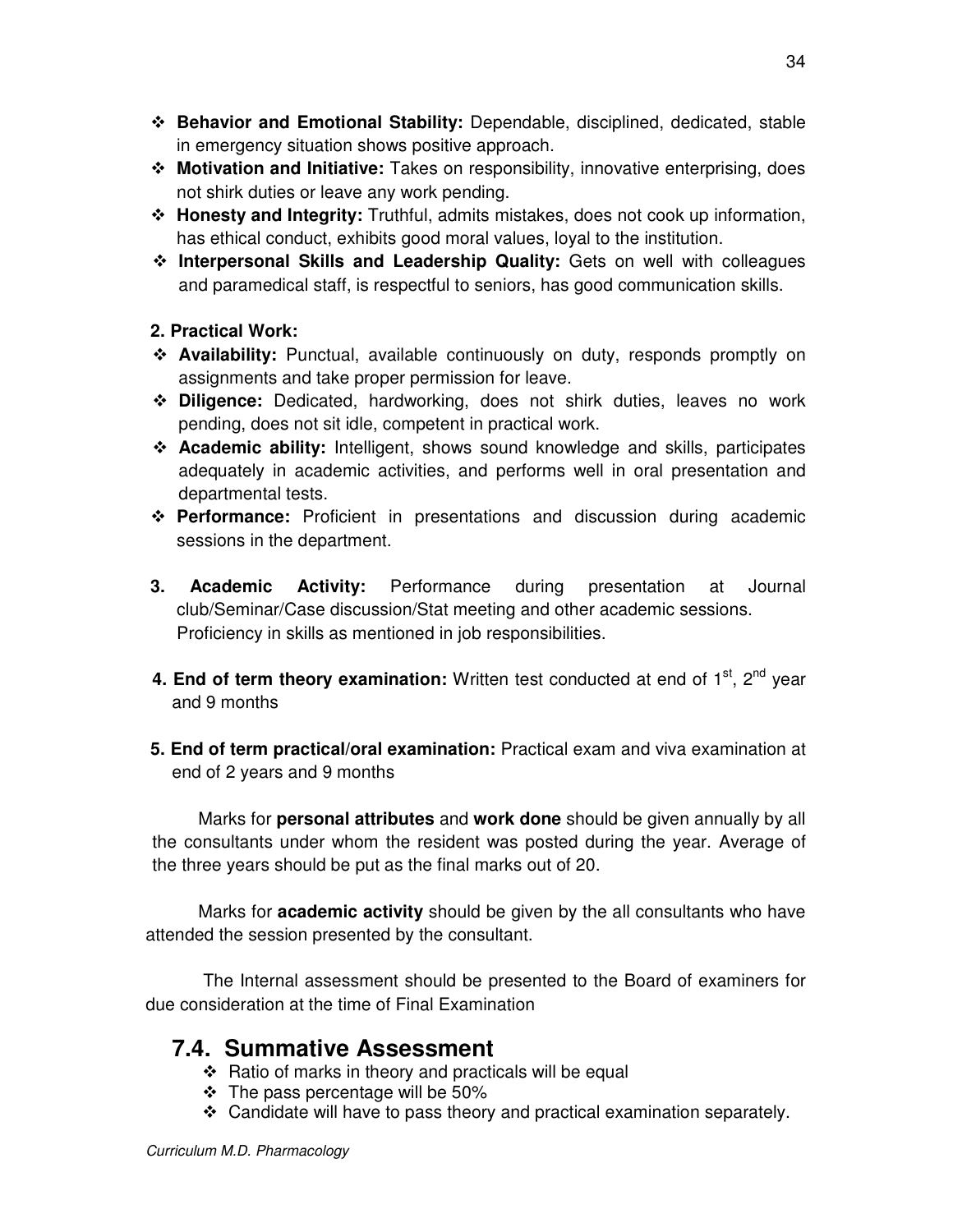## **A. Theory Examination (Total =400)**

|                                                              | <b>Marks</b> |
|--------------------------------------------------------------|--------------|
| Clinical and other Basic Sciences as related to Pharmacology | 100          |
| General & Systemic Pharmacology                              | 100          |
| Experimental & Clinical Pharmacology                         | 100          |
| Recent Advances in Pharmacology                              | 100          |
|                                                              | <b>Title</b> |

## **B. Practical Examination and Viva voce (Total =400)**

| Sr. No | <b>Exercise</b>                                  | <b>Marks</b> |
|--------|--------------------------------------------------|--------------|
|        | Spotting                                         | 40           |
| 2      | Long Experiment (e.g. bioassay etc.)             | 60           |
| 3      | Screening methods (animal models)                | 40           |
| 4      | Screening methods (human models)                 | 40           |
| 5      | <b>Chemical Pharmacology</b>                     | 40           |
| 6      | <b>Thesis Presentation</b>                       | 40           |
|        | Evaluation of teaching abilities (Microteaching) | 40           |
|        | Viva voce                                        | 100          |

# **8. Job Responsibilities**

- $\div$  To maintain a log book on daily basis
- \* To maintain daily record of post graduate activities including:
- Practical exercises
- Statistics exercises
- Pharmacokinetic exercises
- > PG teaching schedule
- To maintain the laboratory equipment allotted to them
- $\cdot$  To prepare and organize undergraduate and postgraduate practicals

# **9. Suggested Books & Journals**

## **9.1. Core books**

## **Title of Book** Author **Author Author Author**

- Goodman & Gilman's The Pharmacological Basis of **Therapeutics**
- ◆ Basic and Clinical Pharmacology better and BG Katzung
- 

Goodman and Gilman

◆ Pharmacology Rang,Dale, Ritter and Moore

# **9.2. Reference books**

\* Applied Therapeutics Kimble, Young, Corelli and

Alldredge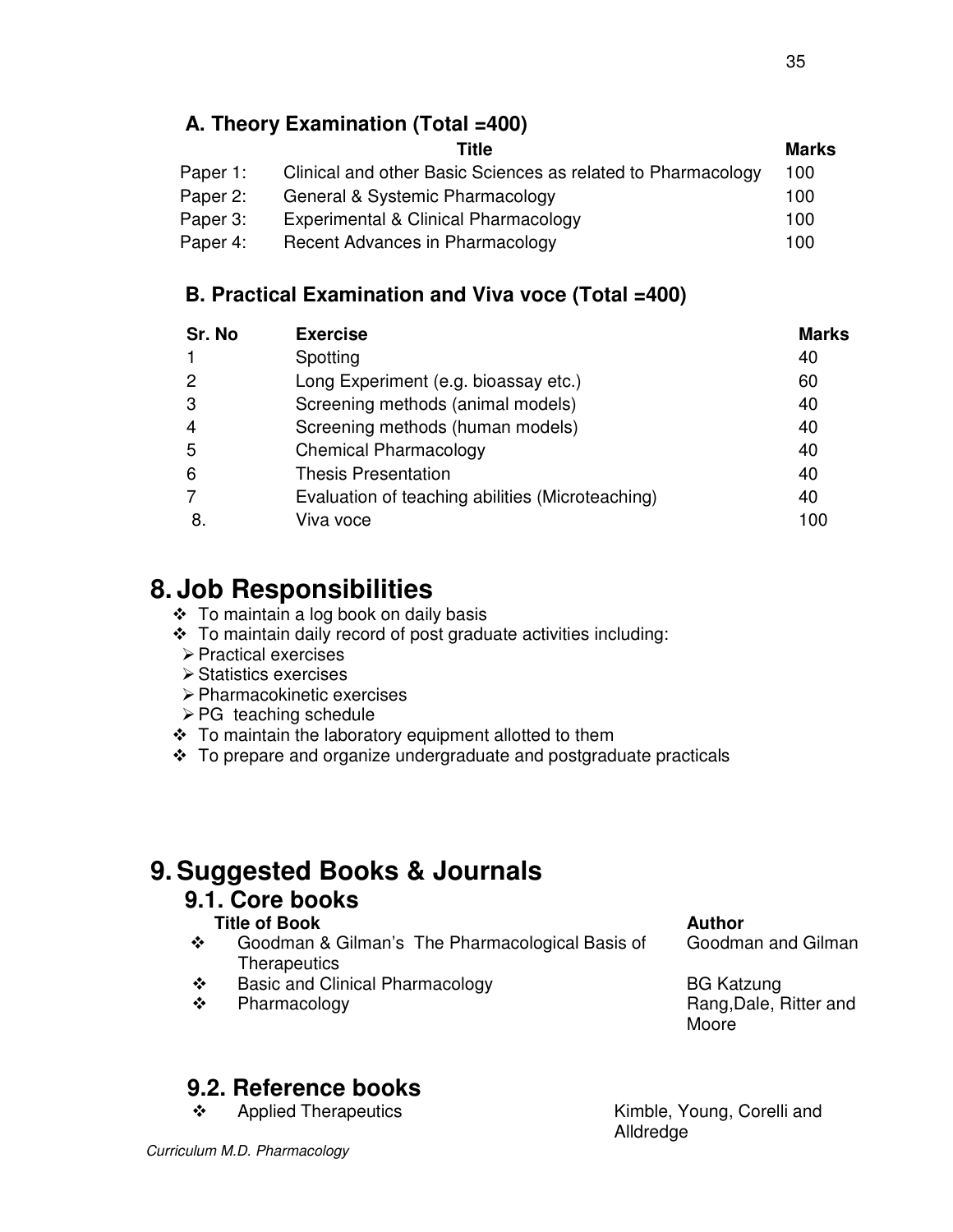- 
- Clinical Pharmacology
- \* Fundamentals of Experimental Pharmacology Ghosh M.N.
- ◆ Principles of Pharmacology <br>◆ Paul L Munson → Paul L Munson → Paul L Munson → Paul L Munson
- Screening Methods **Vogel and Vogel**
- ❖ Text books of Pharmacology Bowman and Rand

## **9.3. Monographs**

- Martin Dale's Extra Pharmacopoeia
- Other Pharmacopoeias

## **9.4. Journals:**

- Annual Review of Pharmacology and Toxicology
- British Journal of Pharmacology
- British Medical Journal
- ❖ Drugs
- European Journal of Clinical Pharmacology
- ❖ Indian Journal of Pharmacology
- Japanese Journal of Clinical Pharmacology
- Journal of Anesthesiology and Clinical Pharmacology
- Journal of Association of Physicians of India
- The Lancet
- **❖ The New England Journal of Medicine**
- ❖ Trends in Pharmacological Sciences

# **10. Model Test Papers**

- ◆ Basic Statistical Methods Downie and Heath<br>◆ Clinical Pharmacology Dennett and Brown
	-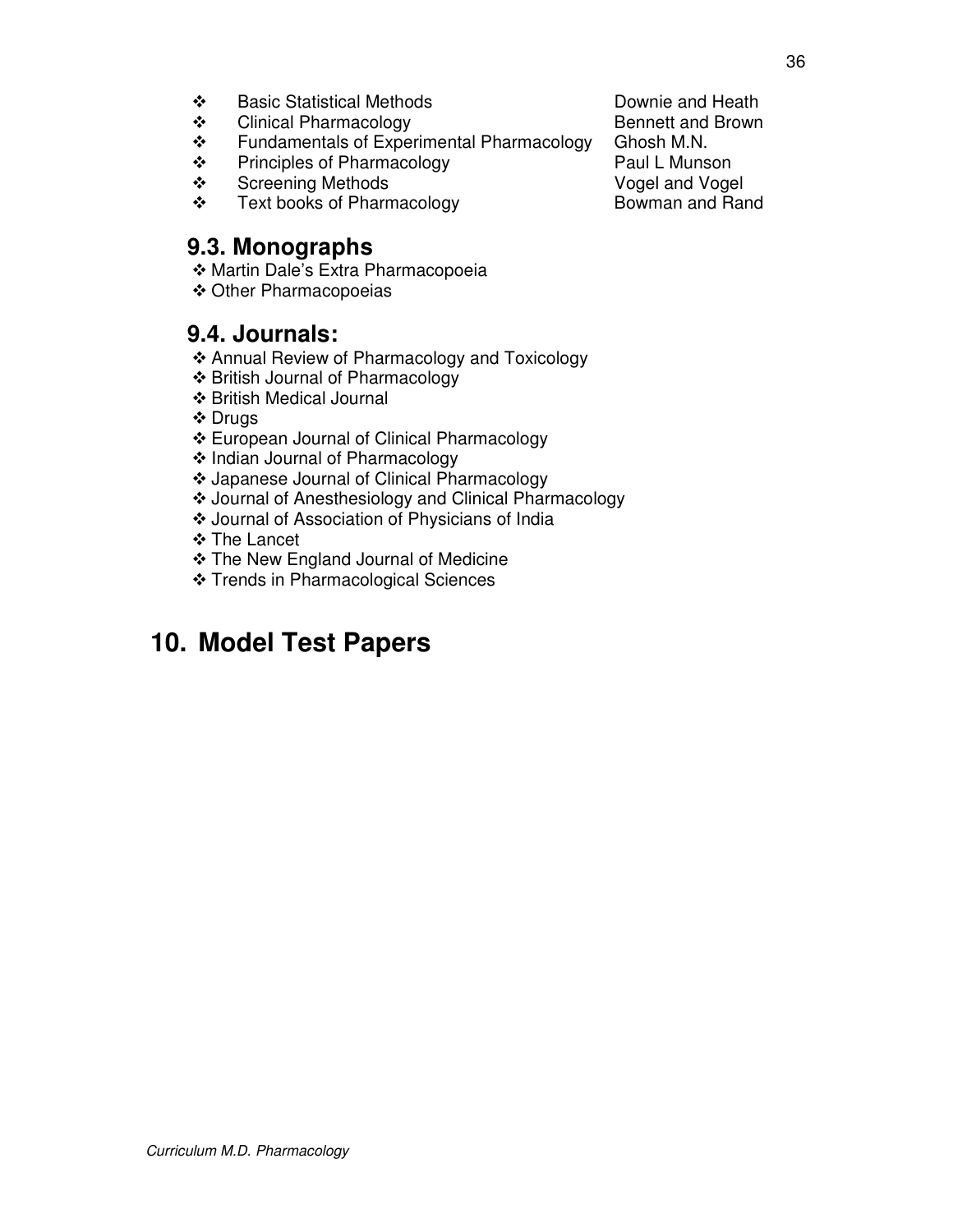# MD (Pharmacology)

## Paper-I

Clinical and other Basic Sciences as related to Pharmacology

| Max. Marks:100 | Time: 3 hrs |
|----------------|-------------|
|                |             |

- **Attempt ALL questions**
- **Answer each question & its parts in SEQUENTIAL ORDER**
- **ALL questions carry equal marks**
- **Illustrate your answer with SUITABLE DIAGRAMS**
- I Discuss briefly the status of hormone replacement therapy in post menopausal women.
- II Describe the clinical significance of apoptosis. Discuss the mechanism of action of drugs modifying apoptosis.
- III Discuss the management of nosocomial infections.
- IV Describe the composition of blood substitutes and explain their therapeutic uses.
- V Outline the present status of purinergic receptors.
- VI Describe the pharmacotherapy of obesity.
- VII Define antimicrobial resistance and discuss methods for its prevention.
- VIII Elaborate the modern approaches to receptor characterization and classification.
- IX Discuss the current approaches in the management of osteoporosis.
- X Discuss briefly the pathophysiological basis of the management of essential hypertension with the help of suitable illustrations.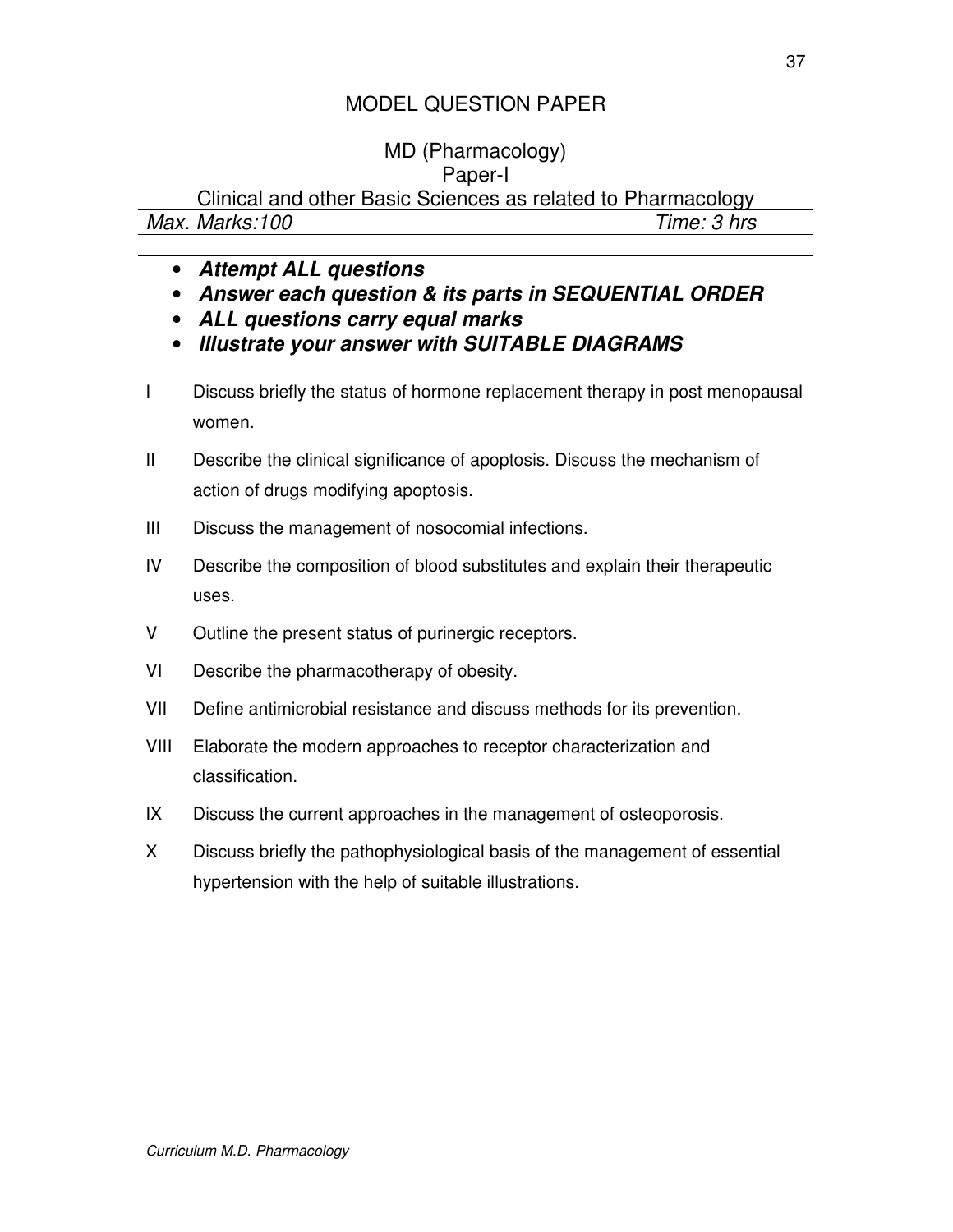### MD (Pharmacology) Paper-II General & Systemic Pharmacology

Max. Marks:100 Time: 3 hrs

- **Attempt ALL questions**
- **Answer each question & its parts in SEQUENTIAL ORDER**
- **ALL questions carry equal marks**
- **Illustrate your answer with SUITABLE DIAGRAMS**
- I Give an account of the drugs modifying the Renin-angiotensin system. Discuss the clinical implications with special reference to cardiovascular system.
- II Explain the cell-cycle. Discuss the clinical implications of the drugs acting on different phases of cell-cycle.
- III Define selective estrogen receptor modulators. Discuss their therapeutic implications.
- IV Discuss the current therapeutic status of metronidazole in different diseases.
- V Enumerate newer antiepileptic drugs. Discuss their current therapeutic status in seizure and non-seizure disorders.
- VI Classify antidepressant drugs. Give an account of adverse effects of typical and atypical antidepressants.
- VII Discuss the principles of safe and effective antibacterial drug therapy.
- VIII Define half life of a drug following first order kinetics. Discuss its derivation and clinical importance.
- IX Define therapeutic index and discuss its importance in therapeutics.
- $X$  Define  $pA_2$  value. Describe the method of its calculation giving suitable examples.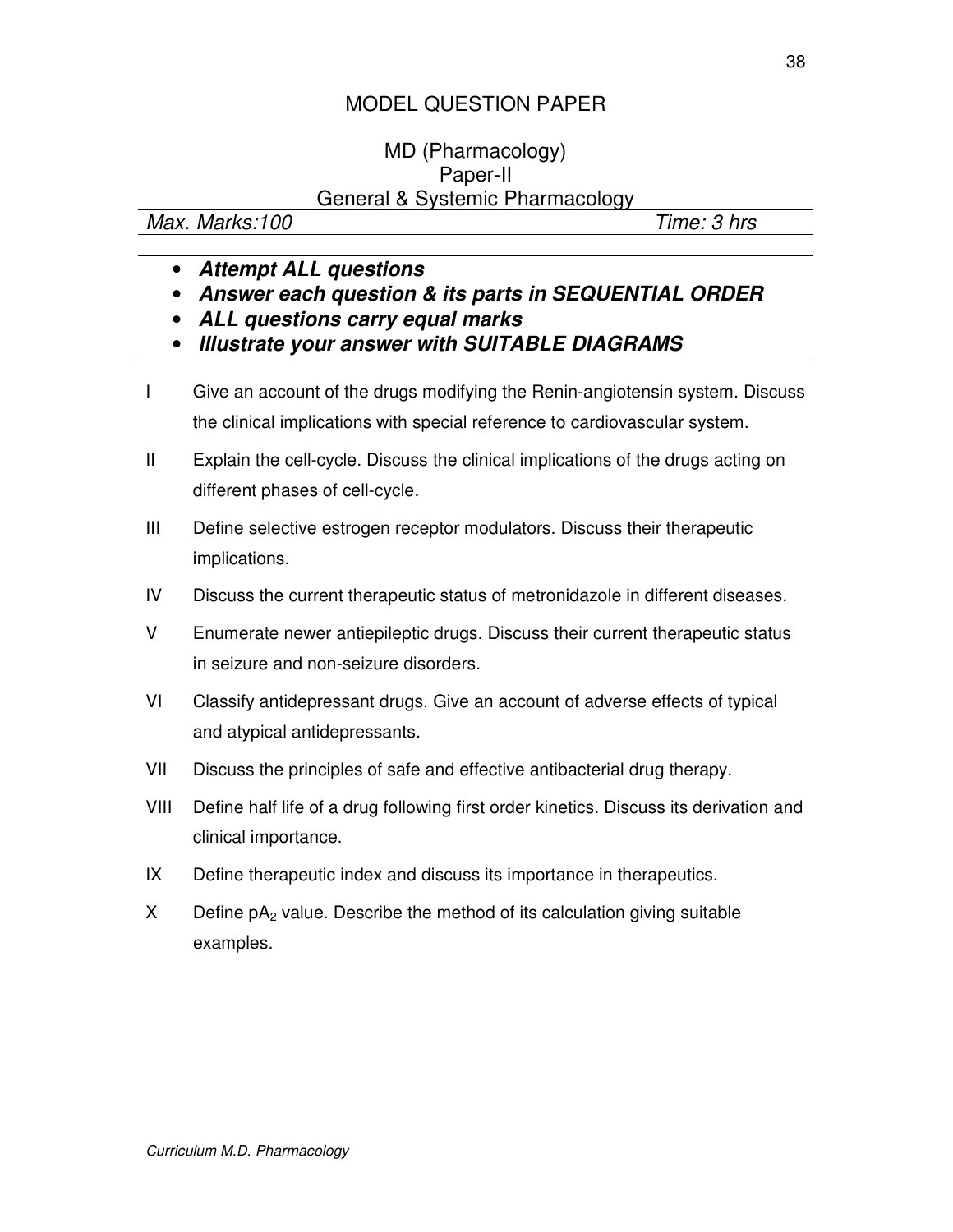### MD (Pharmacology) Paper-III Experimental & Clinical Pharmacology

Max. Marks:100 Time: 3 hrs

- **Attempt ALL questions**
- **Answer each question & its parts in SEQUENTIAL ORDER**
- **ALL questions carry equal marks**
- **Illustrate your answer with SUITABLE DIAGRAMS**
- I Define placebo. Give an outline of ethical considerations for its use in clinical trials.
- II Explain the role of genetic engineering in new drug development.
- III Define  $LD_{50}$  and  $ED_{50}$ . Discuss the methods for their calculation.
- IV What is the significance of sample size in biomedical research? Give the methods to calculate sample size using an appropriate hypothetical example.
- V Define the term 'transgenic animals'. Elaborate on their use in drug research.
- VI Enumerate the drug schedules. Give a detailed account of Schedule Y.
- VII Discuss the significance of randomization in clinical trials. Elaborate on the practicable methods of randomization.
- VIII Outline the evaluation of diuretic activity of a new compound in animal models.
- IX Discuss the phases of clinical trials. Give an outline of Phase V clinical trial plan.
- X Outline the evaluation of a lead compound for its hypolipidemic activity in animal models.